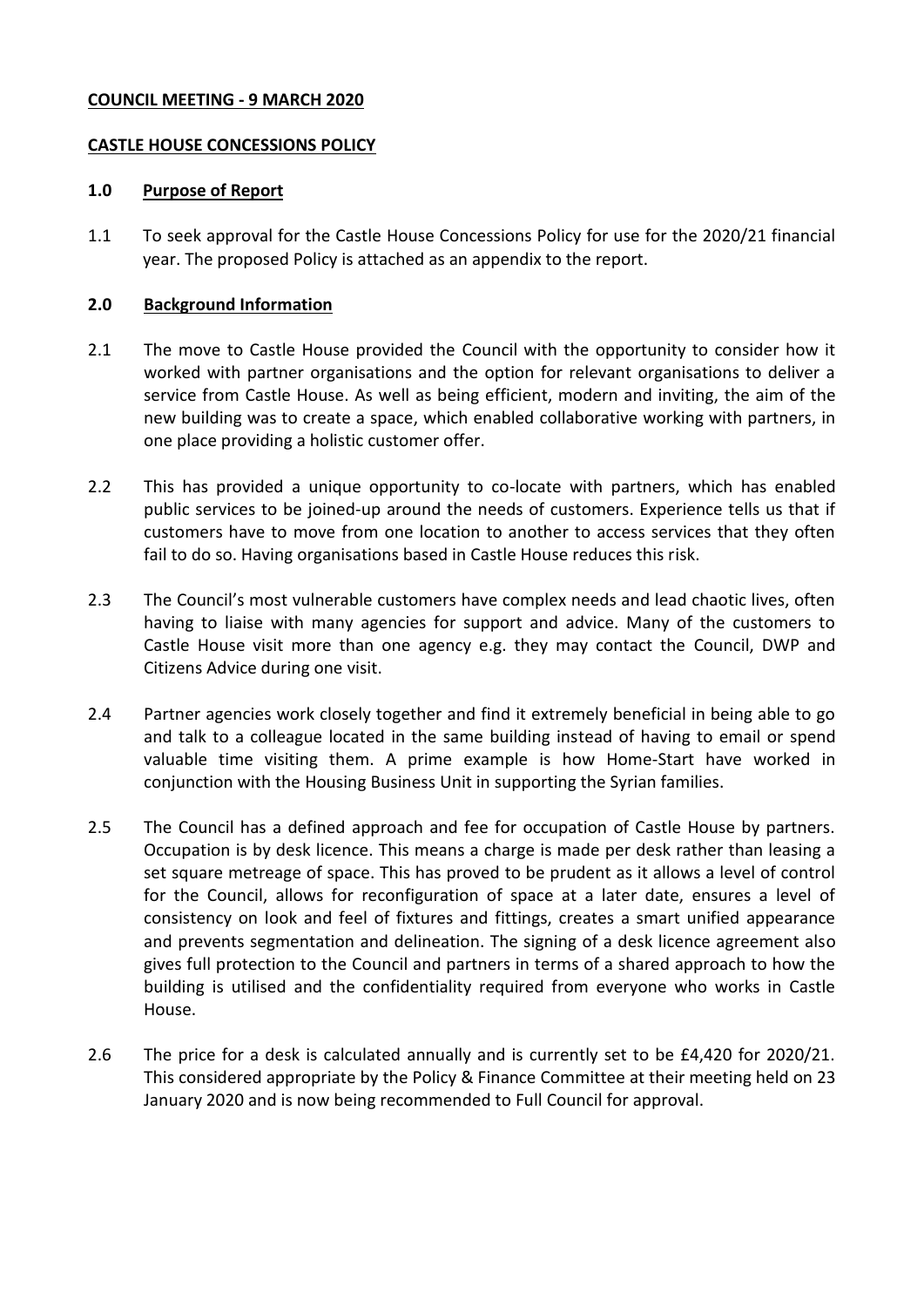## **3.0 Proposals**

- 3.1 The Council has developed a Castle House Concessions Policy in order to ensure a transparent process of approving concessions on desk licence fees for partners within the building.
- 3.2 The Policy seeks applicants where they are non-public sector bodies for renewal on an annual basis. Applicants would be assessed against three levels of criteria:
	- Does the aims of the organisation and its approach generally fit with the Council's Community Plan?
	- Does the organisation have a sufficient financial challenge that it is unlikely that they could pay the full price of a desk licence?
	- Does the organisation have a track record of effective delivery of services?
- 3.3 Where all of these criteria are met the S151 Officer (or nominated deputy) will have discretion to award a maximum of 50% concession, with awards at 25% or 10% respectively also based on their assessment of the financial information presented to them.
- 3.4 A report will be tabled to the Council's Senior Leadership Team to finally determine the award based on the eligibility criteria being met and the assessment from the S151 Officer. This will then be communicated to the organisation.
- 3.5 This Policy has been created for use within the 2020/21 financial year and onwards. In future financial years, this process would start earlier in the financial year, which will allow earlier certainty of costs for partners.

### **4.0 Equalities Implications**

4.1 There are no equalities implications.

## **5.0 Financial Implications (FIN19-20/8975)**

- 5.1 There are no direct financial implications arising from approving this policy.
- 5.2 Once applications have been received from partners, and assessments made against the eligibility criteria there may be a reduction in income receivable for Castle House desk licence fees depending on the level of concession granted to each applicant.

### **6.0 Community Plan – Alignment to Objectives**

6.1 By adopting this policy and hence granting concessions to partners in order to be able to enable them to co-locate within Castle House forging relationships with other partners, this contributes to several of the Community Plan objectives.

## **7.0 RECOMMENDATION**

**That the Castle House Concessions Policy, as set out in the appendix to the report, be approved and delegated authority to agree concessions for partners at Council House**